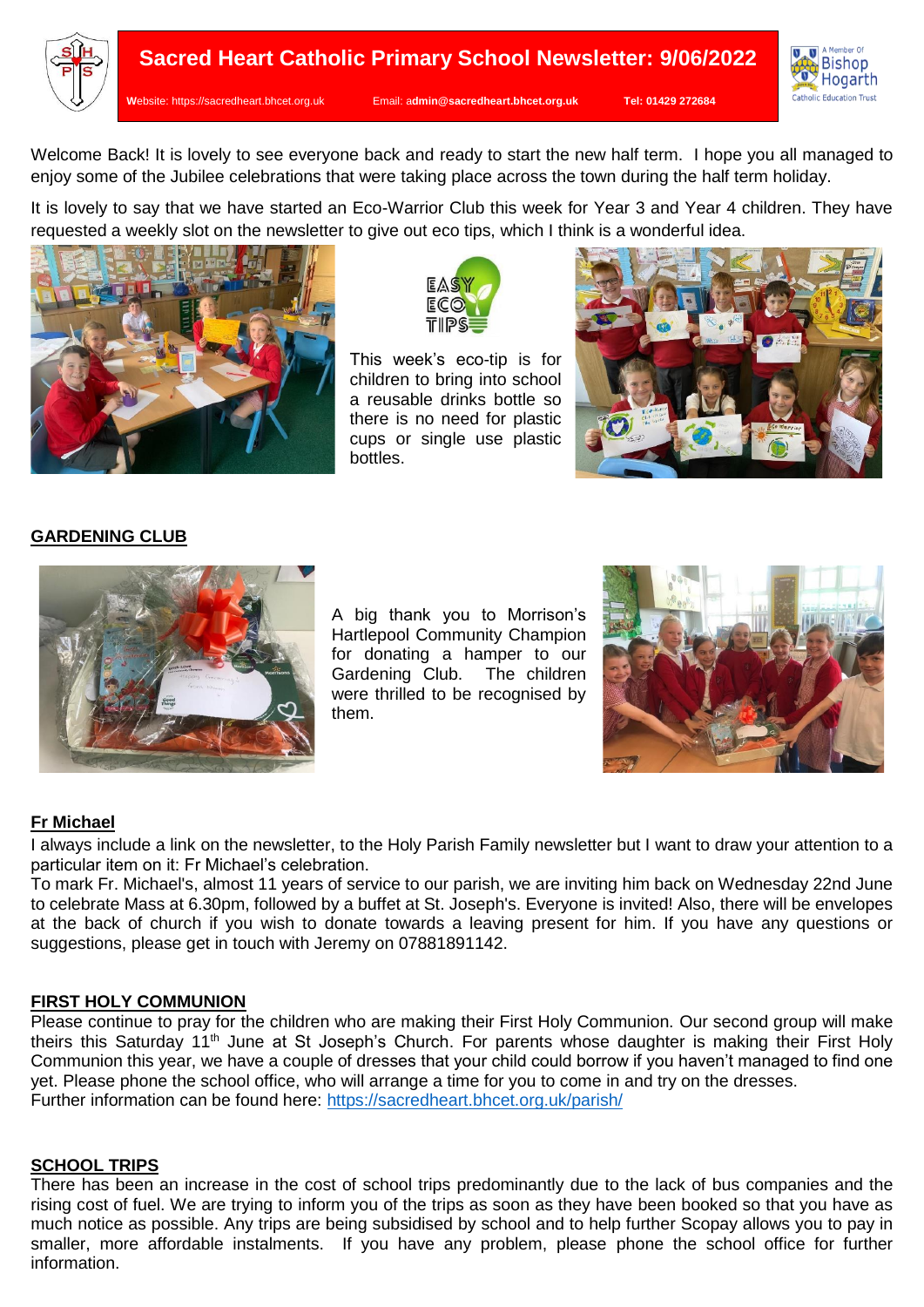# **PE/AFTER SCHOOL PE CLUBS**

Please ensure children wear the correct PE kit: red t-shirt and black leggings, shorts or jogging bottoms. There was a relaxation of the rules during Covid but we now need to return to the correct PE kit being worn at all times. Also the children must wear this when accessing our after-school clubs including gymnastics, football and tennis. If you are finding it difficult to provide your child with these items please contact the school office.



## **SUMMER FAYRE**

We are so excited to announce that we will be holding a summer fayre on Wednesday 6<sup>th</sup> July. But we need YOUR help! We are appealing, next week, for any donations for our Grand Raffle. Do you own a business and could donate vouchers that we can include in our grand raffle or have an item that you think is Grand Raffle worthy? Please give any donations to staff on the school gates. Monday 20<sup>th</sup> June, this week we will be asking for any bottle, wine, spirits, water, juice, tomato sauce etc that you would donate which we can use on our famous bottle stall. Bottles can be given to staff at the gates.

Monday 27<sup>th</sup> June – the most important week! This week we will be collecting any chocolate donations: boxes, bars etc. These will be used on our chocolate stall.

# **SCHOOL LOTTERY**

What would you do with £25,000? Buy a car? Go on a family holiday? Even purchase a new house? Well one person could win £25,000 every week if you become part of our school lottery. There is a guaranteed prize each week for someone in our school and then a further chance of winning £25,000 in a separate draw every week. In addition they are offering a further prize draw on  $25<sup>th</sup>$  June to win a £100 B&Q gift card. It is not to late to be in the school lottery for the B&Q gift card draw. Further details can be found here:<https://www.yourschoollottery.co.uk/>and search Sacred Heart. All money raised goes towards school funds. *You need to be in it to win it!*



### **VIRTUE FRIDAY**

Well done to the children who were chosen for our Virtue Friday hot chocolate. This week we were looking at the Virtue **Respect**. These children had been chosen for demonstrating showing respect in all that they have done, this week. The balloons have survived yet another week! More photos of the hot chocolate can be found on our website: <https://sacredheart.bhcet.org.uk/latest-news/>

Can you believe it, yes….those balloons are still going strong. This must be a world record!!



 $mg/m$